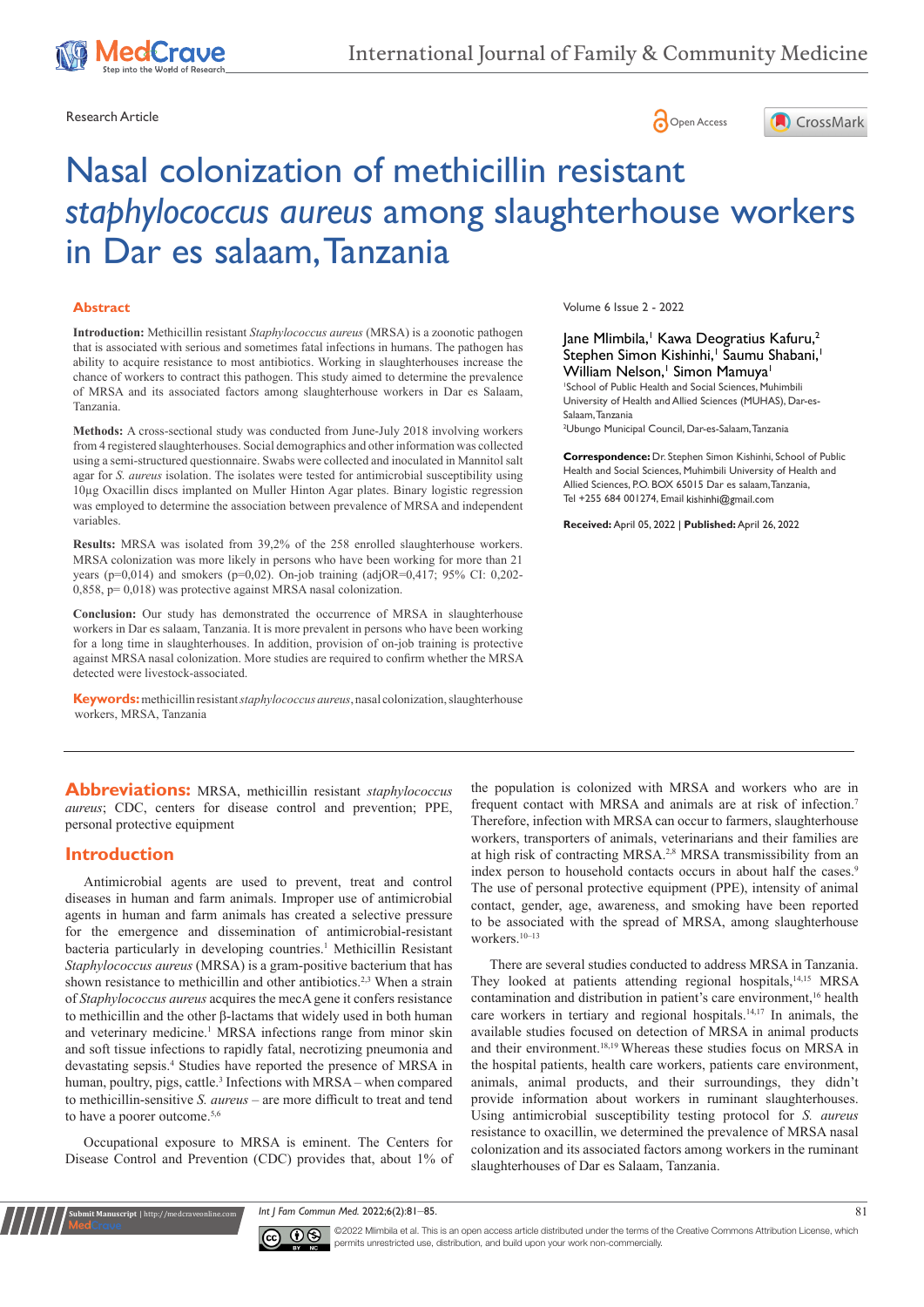## **Material and methods**

Antimicrobial agents are used to prevent, treat and control diseases in human and farm animals. Improper use of antimicrobial agents in human and farm animals has created a selective pressure for the emergence and dissemination of antimicrobial-resistant bacteria particularly in developing countries.<sup>1</sup> Methicillin Resistant *Staphylococcus aureus* (MRSA) is a gram-positive bacterium that has shown resistance to methicillin and other antibiotics.<sup>2,3</sup> When a strain of *Staphylococcus aureus* acquires the mecA gene it confers resistance to methicillin and the other β-lactams that widely used in both human and veterinary medicine.<sup>1</sup> MRSA infections range from minor skin and soft tissue infections to rapidly fatal, necrotizing pneumonia and devastating sepsis.4 Studies have reported the presence of MRSA in human, poultry, pigs, cattle.<sup>3</sup> Infections with MRSA – when compared to methicillin-sensitive *S. aureus* – are more difficult to treat and tend to have a poorer outcome.<sup>5,6</sup>

Occupational exposure to MRSA is eminent. The Centers for Disease Control and Prevention (CDC) provides that, about 1% of the population is colonized with MRSA and workers who are in frequent contact with MRSA and animals are at risk of infection.7 Therefore, infection with MRSA can occur to farmers, slaughterhouse workers, transporters of animals, veterinarians and their families are at high risk of contracting MRSA.<sup>2,8</sup> MRSA transmissibility from an index person to household contacts occurs in about half the cases.<sup>9</sup> The use of personal protective equipment (PPE), intensity of animal contact, gender, age, awareness, and smoking have been reported to be associated with the spread of MRSA, the among slaughterhouse workers.10–13

There are several studies conducted to address MRSA in Tanzania. They looked at patients attending regional hospitals,<sup>14,15</sup> MRSA contamination and distribution in patient's care environment,<sup>16</sup> health care workers in tertiary and regional hospitals.14,17 In animals, the available studies focused on detection of MRSA in animal products and their environment.18,19 Whereas these studies focus on MRSA in the hospital patients, health care workers, patients care environment, animals, animal products, and their surroundings, they didn't provide information about workers in ruminant slaughterhouses. Using antimicrobial susceptibility testing protocol for *S. aureus*  resistance to *oxacillin,* we determined the prevalence of MRSA nasal colonization and its associated factors among workers in the ruminant slaughterhouses of Dar es Salaam, Tanzania.

## **Results**

#### **Socio-demographic characteristics of slaughterhouse workers**

The study involved 258 workers from four registered slaughterhouses. The age of workers ranged from 17 to 66 years. Of these, most were males (98,8%) and married 72,9% (n=188). About 65,0% of workers had been working in the slaughterhouses for more than two years. Approximately, 71% of the workers had primary school education while 10% of them had incomplete primary schools or no formal education. More than a half of the workers in the slaughterhouses were skinners/eviscerators (55,4%; n=143) and about two-third were not using PPE. 16,0% of the workers (n=42) were current smokers and only about 25,0% were aware of the source of infections. Some of the workers (37,2%; n=96) were not adhering to slaughterhouses guidelines of not eating in the slaughter halls (Table 1). 95 (36,8%) slaughterhouse workers reported to be sick in the past three months, of them 60,0% had visited a healthcare facility for treatment while the remaining had opted for self-medication.

**Table 1** Socio-demographic characteristics of the study population (N=258)

| Variable                                 | <b>Description</b>       | Frequency(n)    | Percent(%) |
|------------------------------------------|--------------------------|-----------------|------------|
| Age                                      | Range                    | $17 - 66$ years |            |
| Sex                                      | Males                    | 255             | 98,8       |
|                                          | Females                  | 3               | 1,2        |
| Marital status                           | Single                   | 70              | 27,1       |
|                                          | Married                  | 188             | 72,9       |
| Work duration                            | <1 year                  | 32              | 12,4       |
|                                          | $2 - 12$                 | 168             | 65,1       |
|                                          | $13-23$                  | 47              | 18,2       |
|                                          | 24-33                    | 9               | 3,5        |
|                                          | $34+$                    | $\overline{2}$  | 0,8        |
| Education                                | Informal                 | 26              | 10,1       |
|                                          | Primary                  | 184             | 71,3       |
|                                          | Secondary                | 48              | 18,6       |
| Occupation                               | Vet. Officer             | 5               | 1,9        |
|                                          | Slaughter men            | 8               | 3,1        |
|                                          | Skinner/<br>Eviscerators | 143             | 55,4       |
|                                          | <b>Cleaners</b>          | 6               | 2,3        |
|                                          | Gut washers              | 17              | 6,6        |
|                                          | Supervisors              | 22              | 8,5        |
|                                          | Businessmen*             | 57              | 22,1       |
| Use of PPE                               | Yes                      | 85              | 32,9       |
|                                          | No                       | 173             | 67,1       |
| Smoking                                  | Yes                      | 42              | 16,3       |
|                                          | No                       | 216             | 83,7       |
| Awareness<br>on sources of<br>infections | Yes                      | 71              | 27,5       |
|                                          | No                       | 187             | 72,5       |
| Eating in<br>working areas               | Yes                      | 96              | 37,2       |
|                                          | No                       | 162             | 62,8       |

\*Businessmen included butcher owners, carcass bearers, cow truck driver and meat van driver

## **Prevalence of MRSA nasal colonization**

Nasal swab samples were collected from 258 workers in four slaughterhouses. Of all the isolates collected, 183 tested positive for *S. aureus*, of which 58 (31,7%) of the isolates tested positives were susceptible to oxacillin, 24 (13,1%) were intermediate and the remaining 101 (55,2%) were resistant to oxacillin (MRSA). The overall prevalence of MRSA among all workers in the four registered slaughterhouses was 39,1% (101/258) (Table 2). The only risk factors that had a statistically significant effect on the isolation of MRSA were the working duration ( $p=0,014$ ) and smoking ( $p=0,02$ ). Work section, PPE use and education level did not have significant influence on the prevalence of MRSA nasal colonization (Table 3).

**Citation:** Mlimbila J, Kafuru KD, Kishinhi SS, et al. Nasal colonization of methicillin resistant *staphylococcus aureus* among slaughterhouse workers in Dar es salaam, Tanzania. *Int J Fam Commun Med.* 2022;6(2):81‒85. DOI: [10.15406/ijfcm.2022.06.00269](https://doi.org/10.15406/ijfcm.2022.06.00269)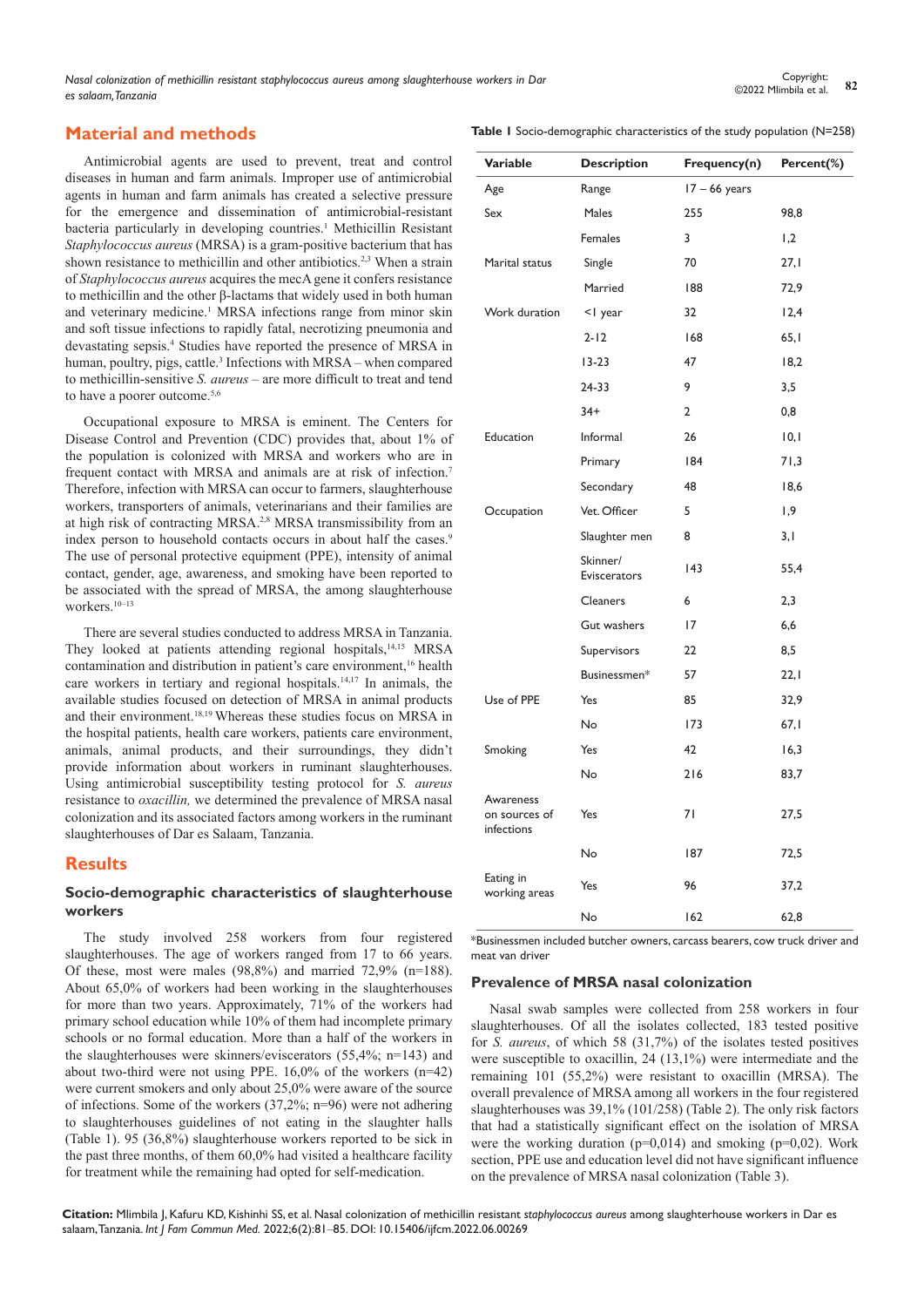*Nasal colonization of methicillin resistant staphylococcus aureus among slaughterhouse workers in Dar es salaam, Tanzania*

| <b>Location</b> | Number of workers(N) | S. aureus $+$ n $(\%)$ | - n (%)  | <b>MRSA</b> *+ $n$ (%) | - n (%)   | <b>Prevalence(%)</b> |
|-----------------|----------------------|------------------------|----------|------------------------|-----------|----------------------|
| Ukonga          | 142                  | 99 (69,7)              | 43(30,3) | 59 (59,6)              | 40(40,4)  | V                    |
| Kimara          | 54                   | 31(57,4)               | 23(42,6) | 19(61,3)               | 12(38,7)  | 61,3                 |
| Vingunguti      | 31                   | 28 (90,3)              | 3(9,7)   | 11(39,3)               | 17(60,7)  | 20,4                 |
| Tegeta          | 31                   | 25(80,7)               | 6(19,3)  | 12(48,0)               | 13(52,0)  | 38,7                 |
| Total           | 258                  | 183(70,9)              | 75(29,1) | 101(55,2)              | 82 (44,8) | 39,1                 |

*\*MRSA was not statistically significant among workers in different slaughterhouses (p=0.204)* 

**Table 3** Prevalence of MRSA among slaughterhouse workers by demographic characteristics of the participants

|                                | <b>Presence of MRSA</b> | p-              |          |
|--------------------------------|-------------------------|-----------------|----------|
| Character                      | <b>Positive</b>         | <b>Negative</b> | value    |
| <b>Education level</b>         |                         |                 |          |
| Primary education or less      | $5(71, 4\%)$            | 2(28,6%)        | 0,378    |
| Secondary education and above? | 96 (54,5 %)             | 80 (45,5 %)     |          |
| Occupation                     |                         |                 |          |
| Veterinary Officer             | 3(75,0%)                | 1(25,0%)        | 0,08     |
| Slaughter man                  | $(20,0\%)$              | 4 (80,0%)       |          |
| <b>Skinners</b>                | 60 (58,8%)              | 42 (41,2%)      |          |
| Cleaners                       | $3(50,0\%)$             | $3(50,0\%)$     |          |
| Offal cleaners                 | 3(23,1%)                | 10(76,9%)       |          |
| Supervisors                    | 6(42,9%)                | 8(57,1%)        |          |
| Businessmen*                   | 25 (64, 1 %)            | 14 (39,5%)      |          |
| $20$                           | 91 (52,9 %)             | 81(47, 1%)      | $0,014*$ |
| >21                            | 10(90,9)                | 1(9,1%)         |          |
| Smoking                        |                         |                 |          |
| Yes                            | 23 (74,2 %)             | 8(25,8%)        | $0,02*$  |
| No                             | 78 (51,3 %)             | 74(48,7 %)      |          |
| <b>Practices</b>               |                         |                 |          |
| PPE use                        |                         |                 |          |
| Yes                            | 31(50,8%)               | 30 (49,2 %)     | 0,4      |
| No                             | 70 (57,4 %)             | 52(42,6 %)      |          |
| Hand washing                   |                         |                 |          |
| Yes                            | 98 (56,0%)              | 77 (44,0%)      | 0,304    |
| No                             | 3(37,5%)                | 5(62,5%)        |          |

**\***Note: Bussinessmen included butcher owners/carcass bearer/ cow truck driver/meat van driver

#### **Factors associated with the prevalence of MRSA among slaughterhouse workers**

Binary logistic regression analysis of workers and management factors found that, lack of regular infection prevention trainings

increases the likelihood of workers being colonized with MRSA (adjOR=0,417, 95,0% CI (0,202-0,858), p=0,018). Working duration, smoking, periodic medical checkup and provision of PPE to workers did not show significant association with the detection of MRSA colonies (Table 4).

**Citation:** Mlimbila J, Kafuru KD, Kishinhi SS, et al. Nasal colonization of methicillin resistant *staphylococcus aureus* among slaughterhouse workers in Dar es salaam, Tanzania. *Int J Fam Commun Med.* 2022;6(2):81‒85. DOI: [10.15406/ijfcm.2022.06.00269](https://doi.org/10.15406/ijfcm.2022.06.00269)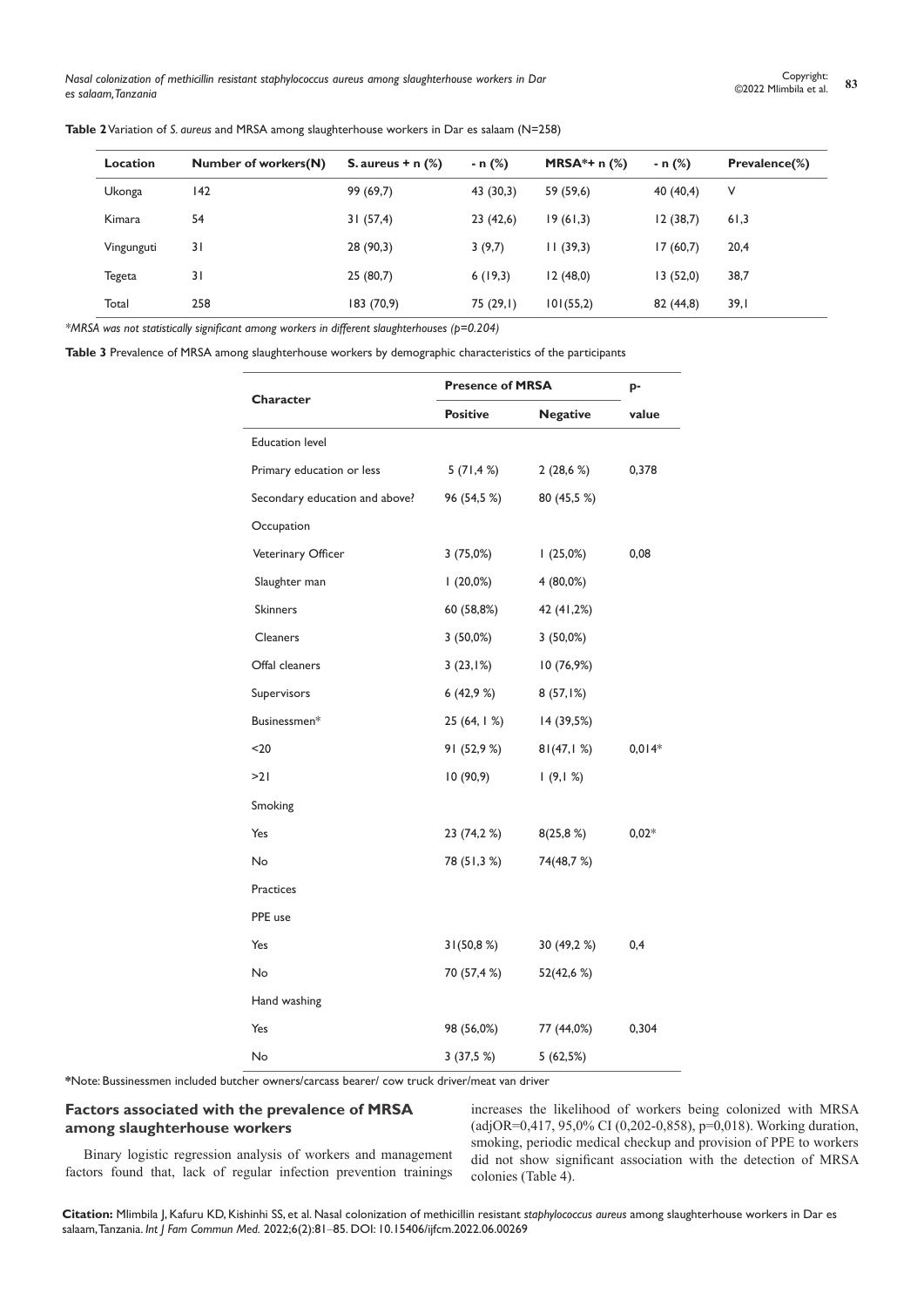**Table 4** Binary logistic regression of factors associated with prevalence of MRSA among slaughterhouse workers (n=101)

| <b>Variable</b>          | <b>Unadjusted OR</b> | 95% CI        | p=Value | <b>Adjusted OR</b> | 95% CI          | p=Value  |
|--------------------------|----------------------|---------------|---------|--------------------|-----------------|----------|
| Working duration         |                      |               |         |                    |                 |          |
| <20 years                | I                    |               |         |                    |                 |          |
| >21 years                | 0, 112               | 0,014-0,897   | 0,014   | 0,301              | $0,052 - 1,747$ | 0,181    |
| On job training          |                      |               |         |                    |                 |          |
| Yes                      | I                    |               |         |                    |                 |          |
| No                       | 0,522                | 0,288-0,948   | 0,032   | 0,417              | 0,202-0,858     | $0,018*$ |
| Smoking                  |                      |               |         |                    |                 |          |
| Yes                      | 2,728                |               |         |                    |                 |          |
| No                       | I                    | I, 148-6, 478 | 0,02    | 1,762              | 0,707-4,391     | 0,224    |
| Periodic medical checkup |                      |               |         |                    |                 |          |
| Yes                      | ı                    |               |         |                    |                 |          |
| No                       | 2,048                | 1,118-3,752   | 0,02    | 1,302              | 0,632-2,683     | 0,474    |
| Provided with PPEs       |                      |               |         |                    |                 |          |
| Yes                      | T                    |               |         |                    |                 |          |
| No                       | 0,535                | 0,296-0,967   | 0,038   | 0,609              | $0,312-1,190$   | 0,147    |
| Reporting system         |                      |               |         |                    |                 |          |
| Yes                      | ı                    |               |         |                    |                 |          |
| No                       | 0,515                | 0,275-0,966   | 0,037   | 0,551              | $0,270 - 1,125$ | 0, 102   |
|                          |                      |               |         |                    |                 |          |

## **Discussion**

This study is the first to report the prevalence of MRSA nasal colonization among ruminant slaughterhouse workers in Dar es Salaam, Tanzania. The study confirm the presence of the MRSA among slaughterhouse workers with the prevalence of nasal colonization ranging from 20,4 to 61,3%. This prevalence is higher when compared to studies conducted in swine slaughterhouses in Italy (5,0% and 7,3%), South Africa (12,0%) and Latvia (21,1%)<sup>3,24–</sup>  $27$  A study by Moon and colleagues<sup>27</sup> is the only available study to investigate MRSA colonization in cattle slaughterhouse workers and they did not detect any isolates containg MRSA suggesting that the prevalence obtained in this study is very high. A possible explanation for this finding could be the differences in level of hygiene and the setup of infrustructure between Tanzania and the reported developed countries. Moreover the huge application of antibiotics in livestock can also contributed to the increase in MRSA colonization.<sup>28</sup>

Several factors related to working in close contact with animals have been found to be associated with the higher MRSA prevalence in slaughterhouse workers. In this study the higher prevalence of MRSA is associated with working duration, smoking and on-job training. Working in the slaughterhouses for more than 21 years is significantly associated with the higher prevalence of MRSA. This findding is supported by a study conducted in Cameroon which indicated that years spent in the pig slaughterhouse was a risk factor for nasal MRSA colonization (p=0.007). The main explanation of this association could be related to time workers spent dealing with animals as it was also reported by Mascaro et al., 2018.25 Our findings differ from a study on workers in pig abattoirs in Trinidad and Tobago, in which, duration of work in the abattoir did not have significant association ( $p=0.55$ ) with MRSA prevalence.<sup>1</sup>

With regard to working environment, training of workers and provision of protective clothing are associated with reduced the odds of being colonized with MRSA. In our study, binary logistic regression analysis found that on-job training of slaughterhouse workers is the only factor that is significantly protective  $(p=0.018)$ against MRSA nasal colonization. Smoking, periodic medical checkup and use of PPE are not significantly related to the MRSA nasal colonization. Contrary to this study, Founou et al., 2018 found training of slaughterhouse workers and proper use of PPE to be significantly protective against MRSA nasal colonization.29

To our knowledge, this study is the first to report on MRSA nasal colonization in slaughterhouse workers in the country. It also investigated workers in ruminant slaughterhouses, the rarely studied workplace as compared to workers in swine and poultry slaughterhouses. The limitation of the study is based on its design. The study was conducted using cross-section design whereby exposure and the associated risk factors were simultaneously assessed resulting in a temporal relationship between exposure and risk factors that lack strong evidence. Notewithstanding this, the identified relationships provide an understanding of the MRSA colonization status among slaughterhouse workers.

### **Conclusion**

In conclusion, our study has demonstrated the occurrence of MRSA in slaughterhouse workers in Dar es salaam, Tanzania. It is more prevalent in persons who have been working for a long time in slaughterhouses. In addition, provision of on-job training was found to be protective against MRSA nasal colonization. More studies are required to confirm whether the MRSA detected were livestockassociated.

**Citation:** Mlimbila J, Kafuru KD, Kishinhi SS, et al. Nasal colonization of methicillin resistant *staphylococcus aureus* among slaughterhouse workers in Dar es salaam, Tanzania. *Int J Fam Commun Med.* 2022;6(2):81‒85. DOI: [10.15406/ijfcm.2022.06.00269](https://doi.org/10.15406/ijfcm.2022.06.00269)